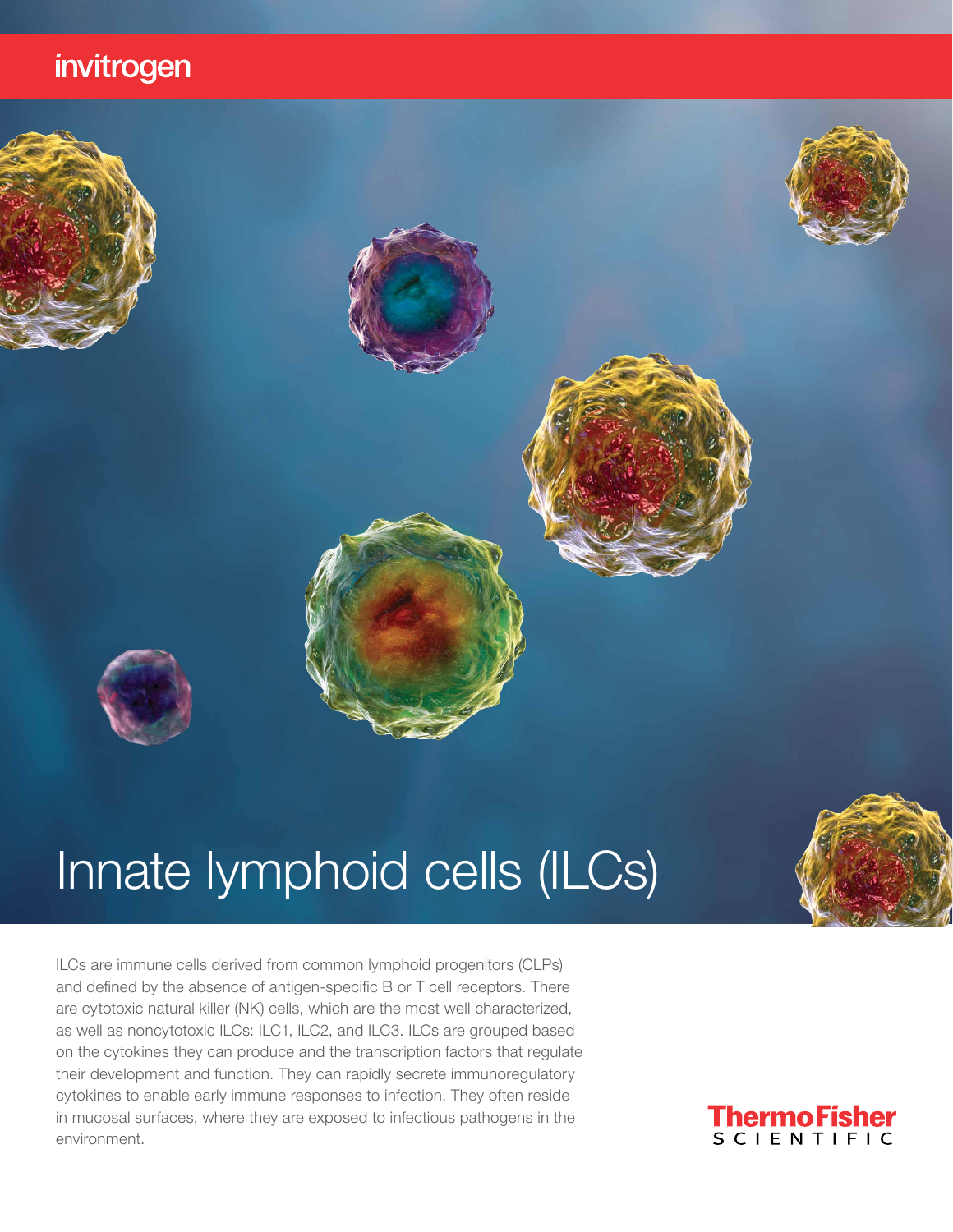## Innate lymphoid cells (ILCs) and T helper (Th) cells



Find out more at **[thermofisher.com/immunoassay](http://thermofisher.com/immunoassay)** 

**ThermoFisher SCIENTIFIC**